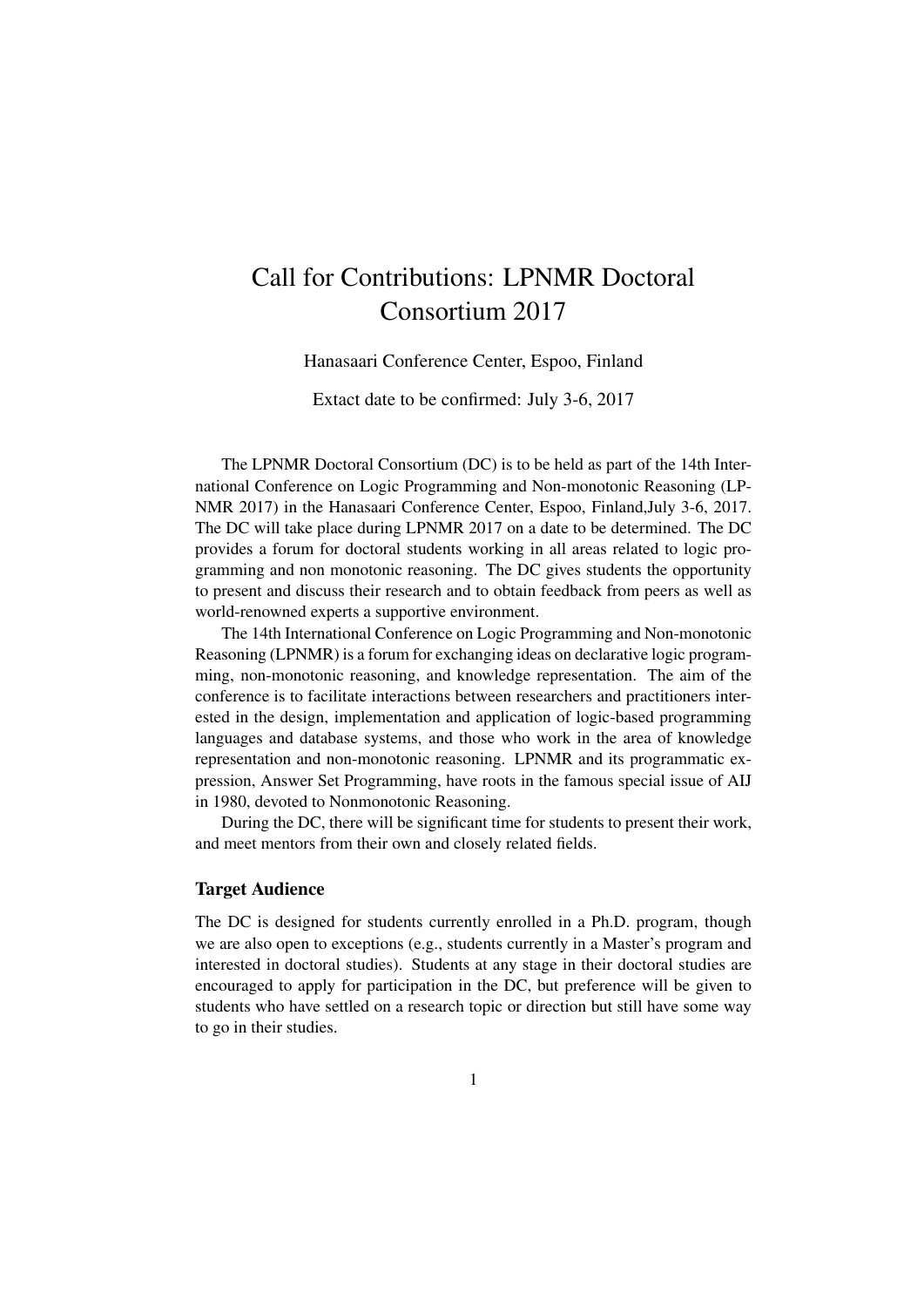Applicants are expected to conduct research in areas related to logic and constraint programming; topics of interest include (but are not limited to):

- Theoretical Foundations of LPNMR systems, including semantics of new or existing languages, new language extensions, and computational complexity
- Implementation of LPNMR systems, including new systems and algorithms
- Applications of LPNMR

The DC allows participants to interact with established researchers and fellow students, through presentations, a poster session, question-answer sessions and social interactions. The Doctoral Consortium will provide the possibility to reflect through short activities, information sessions, and discussions - on the process and lessons of research and life in academia. Each participant will give a short, critiqued, research presentation, present a poster at the main event and attend a lunch in small groups with their mentor/senior researcher.

### Application Process

An application for participation in the LPNMR DC 2017 consists of a cover sheet, an extended abstract of your (intended) research, a vita, a personal statement and a letter of recommendation (e.g., from your supervisor). All applications must be in English and submitted electronically via EasyChair (https://easychair. org/conferences/?conf=lpnmrdc2017) by 4 April 2017. Detailed submission instructions are provided at the LPNMR DC 2017 website:

```
http://lpnmr-dc.cs.bath.ac.uk/
```
Applications will be reviewed based on several factors including the quality of the work submitted, stage of research, evidence of research progress, the committee's assessment of the student's contribution to and benefit from participating in the DC, and input from the student's advisor.

Details regarding publication of extended abstracts and financial support will follow at a later date.

#### Important Dates

| Application Submission: 4 April 2017 |                                           |
|--------------------------------------|-------------------------------------------|
| Notification:                        | 1 May 2017                                |
| Camera-ready Version:                | 22 May 2017                               |
| Doctoral Consortium:                 | During LPNMR, exact date to be confirmed. |
| LPNMR:                               | 3-6 July 2017                             |